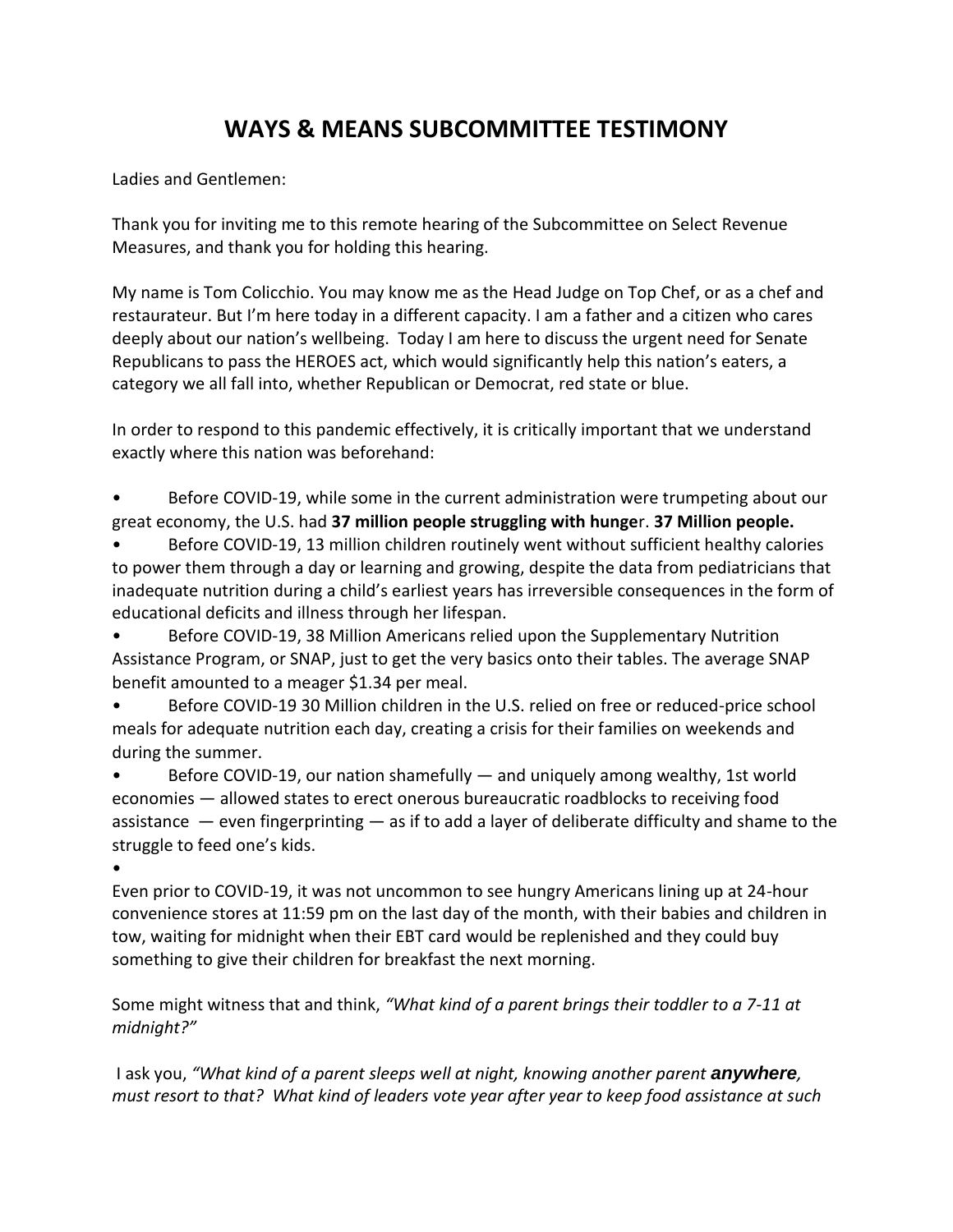low numbers that any child must suffer hunger pangs and life-long medical and psychological *consequences?"*

And that was all before COVID-19.

The pandemic has left close to 14 Million people unemployed almost overnight. Millions of Americans are newly poor and hungry.

- School meals that were a lifeline for hungry families ended when schools closed and as a result, child hunger has soared.
- **20% of all households with children report facing hunger**.
- Millions of Seniors lost access to the meals they received at senior centers and are unable to afford to stockpile the groceries they need while sheltering at home.
- According to Joel Berg at Hunger Free America, overall hunger has **doubled** during the pandemic.

Now we see images of cars in mile-long lines, snaking slowly along on freeways for hours to pick up charity food. The Salvation Army reports that their drive-through pantries have seen **an 84% increase since May**.

**What that tells us is that in the United States of America you can go from being someone who helps out at a food pantry, to someone who needs one, in a matter of weeks.** 

For decades we have foisted this problem onto food banks and charities, who were unable to meet the massive need even before COVID. **Fixing hunger in this country with charity food is like putting out a raging forest fire with a couple hook and ladders and a bucket brigade.**

## **Only the Federal Government can fully address the scale of our current hunger problem.**

Recently, Sen John Cornyn of Texas visited a food bank and tweeted out a call for donations by saying, "Texas Food Banks Need Our Help!"

Let's get this straight  $-$  in the midst of an historic hunger crisis, Senator Cornyn  $-$  who along with Senator Mitch McConnell has failed to pass a bill which would meaningfully address hunger at the federal level — is calling upon everyday Americans to make up for the Senate's inaction. I have news for you, Senator Cornyn. It's not the food banks that need the help. IT'S THE PEOPLE THEY FEED THAT DO. And helping the people of this country is YOUR JOB.

On May 16, the U.S. House of Representatives passed the HEROES Act, that addressed this crisis in critically important ways. It included a 15 percent increase in benefits nationwide, which raises the average meal allocation by 20 cents. Doesn't sound like much, but it is a meaningful increase to a family that needs it. Most importantly, the HEROES Act would provide families with direct support, so they can shop for groceries with dignity, for culturally appropriate foods, rather than waste hours in degrading and demoralizing lines waiting for a box of processed charity food to be put into their trunk.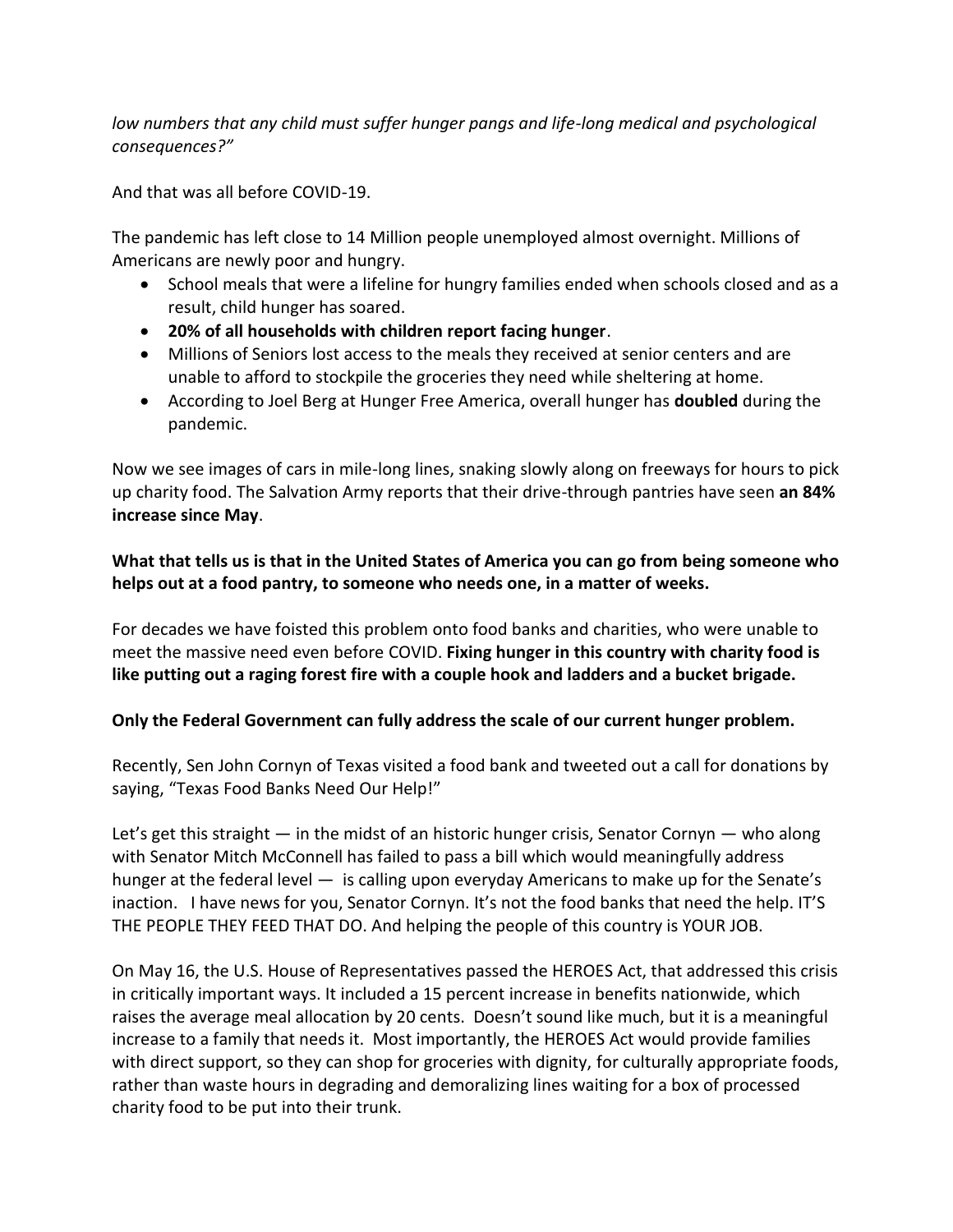Since May, Senate Majority Leader Mitch McConnell has refused to pass the bill, describing it as "blue state bailouts," despite the data showing that hunger is at crisis levels in red states and throughout rural America.

It is bad enough that our nation has knowingly allowed hunger to grow in a flush, pre-pandemic economy. But the opposition to extending a lifeline with food support during the worst health and hunger crisis in modern times is frankly, morally abhorrent. It's wrong. It is also economic suicide. Federal nutrition programs can help youngsters stay in school and keep their health on track so they can become productive, contributing members of our society one day. To ignore this fact is to shrug at the very future of this nation.

Ladies and Gentlemen of this Subcommittee: This is the moment we need to start putting our money where our mouths are. Literally.

## **During the COVID-19 health and economic crisis, this Congress should use all the tools in their toolbox to make sure that our nation's children don't continue to go hungry.**

We MUST increase SNAP benefits immediately by 15% to give family greater purchasing power now. Families need more money in their pockets so they can walk into a grocery store and buy the food they need with dignity. No American should have to waste hours on line with their children, waiting for a handout. It is degrading and unfair;

- We MUST SUSPEND SNAP time limits and the Trump administration's unconscionable attempts to limit eligibility in the midst of a pandemic.
- We MUST approve requests from states for authority to use Disaster SNAP to help respond to CIVID-19 and give states the flexibility they need to operate remotely, for a sufficient duration to cover the full economic impacts of COVID-19;
- We MUST increase food access points for SNAP participants during the pandemic;
- We MUST allow purchases of hot prepared foods from SNAP retailers and work with states on greater utilization of the SNAP Restaurant Meals Program.
- We MUST increase Pandemic EBT so that families will get the equivalent value of school meals to spend on their children if schools have to close;
- We MUST NOT count Pandemic Unemployment Compensation or other COVID-19 related unemployment insurance against SNAP income eligibility;
- We MUST extend flexibilities for schools to serve meals through the end of the school year. Currently, summer meal waivers that allow schools to adjust where and how they serve hungry children are set to expire on December 31st. USDA needs to immediately extend the waivers through the *entire school year*. School districts cannot operate the child nutrition programs under such uncertainty;
- We MUST extend flexibilities for WIC providers to provide remote services to keep new mothers and babies safe during the pandemic. Without this, new mothers, babies and young children will have to risk their health and safety by going to local WIC clinics in-person, which are often used as sites for COVID-19 testing;
- We MUST increase funding for Meals on Wheels through the Older Americans Act (OAA) Nutrition Program, which will keep seniors healthy and connected to their communities;